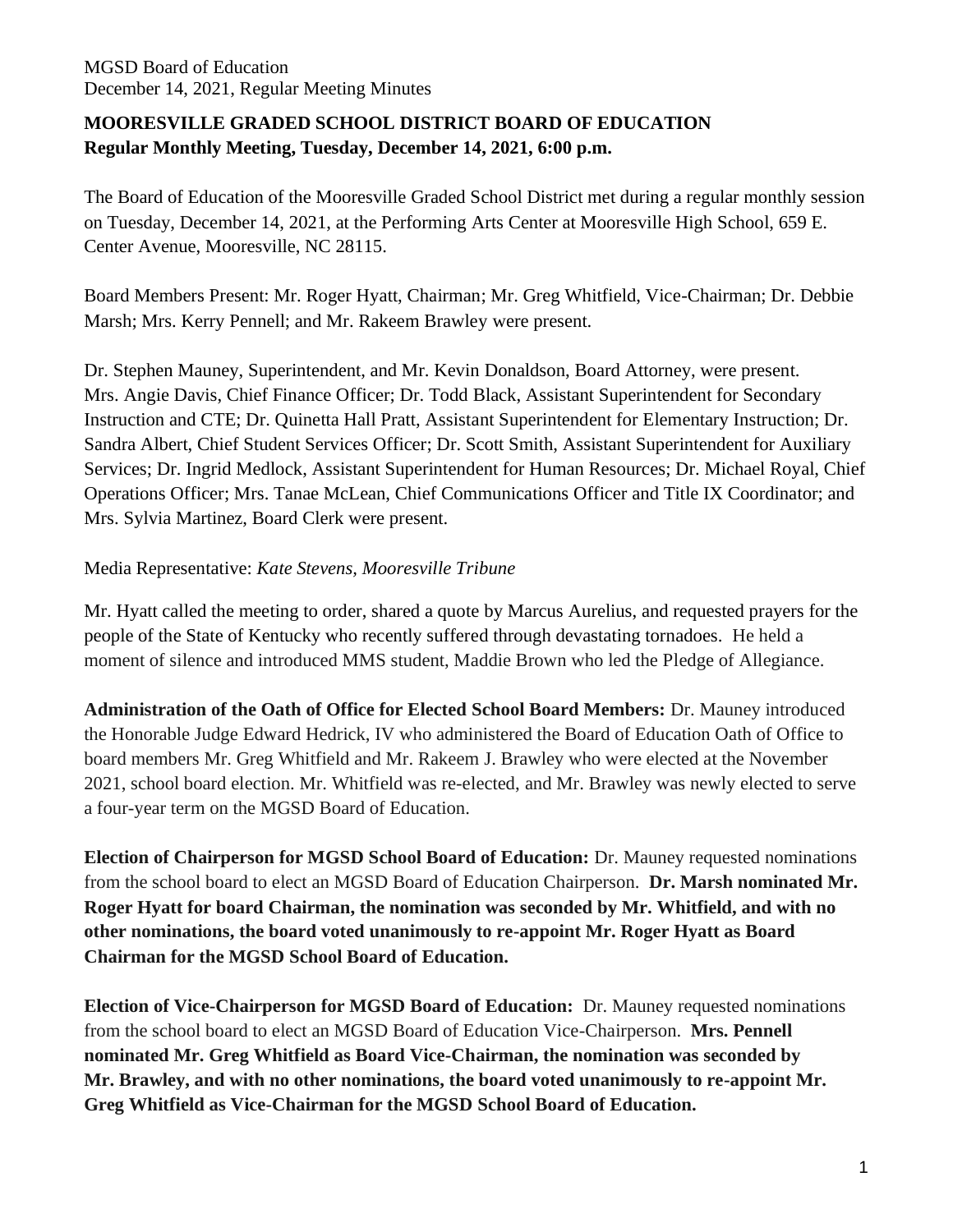**On a motion by Mr. Whitfield, seconded by Dr. Marsh, the board voted unanimously to approve the meeting agenda as presented.**

**On a motion by Mrs. Pennell, seconded by Dr. Marsh, the board voted unanimously to approve the minutes of the November 3, 2021, Called Meeting & November 9, 2021, Regular Meeting as presented.**

**Student of the Month:** The Board of Education recognized and awarded Maddie Brown, 8th grade student at Mooresville Middle School with the December Student of the Month Award. She was nominated by teachers; Mr. Miller, Ms. Seagroves, Ms. Eaton, Ms. McComas, Ms. Blackwell, Ms. Orlando, and Ms. Avena who wrote the following on her nomination: "Maddie is a perfect choice to lead the pledge because she is an exceptional student and friend. She is kind and hardworking. Her peers and her teachers all know Maddie as dependable and dedicated. Maddie truly exemplifies the heart of a Red Imp!"

**Artist of the Month:** The Board of Education recognized and awarded DeAsia Savoy, 8th grade student at Mooresville Middle School with the December Artists of the Month Award. She was nominated by teachers; Mr. Gudger, Ms. McComas, and Ms. Thompson who wrote the following on her nomination: "DeAsia has been a phenomenal addition to the Blue Diamonds Color Guard and Dance Team. Joining the Pride in Motion Marching Band as an 8th grader can be a daunting task but DeAsia stepped up to the plate and quickly emerged as a stellar member. She is always prepared for rehearsals and is an incredible performer during sideline dances and our competition show. DeAsia's ability to pick up new movements and remember choreography is incredible. She's a leader in our class for remembering movements and other students look to her for help in remembering timing and choreography. She's a wonderful addition to our class! Her willingness to explore new theater skills were met with great focus and attention to detail. She definitely has the HEART of a Red Imp and will make a fantastic Blue Devil next year."

**ABCD Award:** The December Above and Beyond Call of Duty Award was presented to Ms. Joy Miller, Behavioral Interventionist at Mooresville Middle School. Ms. Miller was nominated by the Administrative Team at Mooresville Middle School who wrote the following on her nomination: "Ms. Miller is going above and beyond in her role as the intervention specialist at Mooresville Middle School. Since the start of the school year, she has been working in the 8th grade ELA classroom serving as the substitute teacher. Ms. Miller attends PLC meetings, grades papers, and plans lessons that are aligned to standards. The students LOVE having her as their teacher. Many students have stated they hope we never find a teacher because they don't want her to leave. Ms. Miller works endlessly to meet the needs of all of the students in her class and she does it with a smile. Ms. Miller is not interested in becoming a full-time teacher but if she was, MMS would hire her immediately. Words cannot express how appreciative we are for Ms. Miller. Ms. Miller thanks so much for reminding us why "it's ALWAYS a great day to be a Red Imp!"

**Spotlight on People:** MGSD Board Members - 2020-2021 NCSBA Gold Bell Award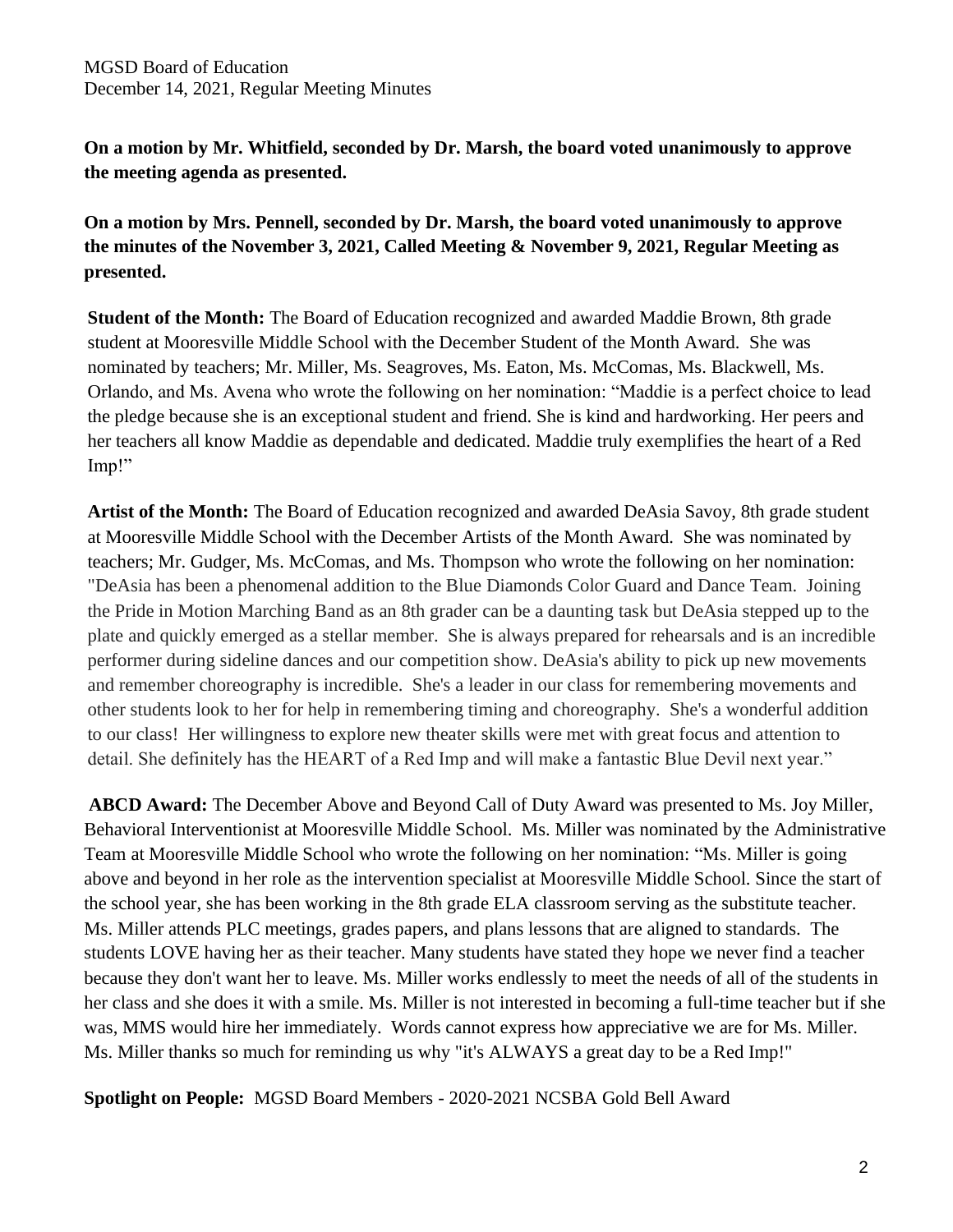The Mooresville Graded School District School Board was recognized and awarded the NCSBA Gold Bell Award for the July 1, 2020 – June 30, 2021, fiscal calendar. The North Carolina School Boards Association (NCSBA) awarded the MGSD school board with this award for training excellence and commitment during the 2020-2021 NCSBA academy year of the North Carolina School Boards Association Academy of School Boardsmanship. The NCSBA recognizes school board members for individual and whole-board training accomplishments and the Gold Bell Award is the highest honor that is awarded to districts whose board members have earned 12 or more hours of professional development and training during an academy year. Our school board members exceeded the required amount of training with a combined total of 219 hours of professional development during the 2020-2021 fiscal year. We congratulate our board members for this accomplishment and thank them for their hard work and continued support.

**Instructional Highlights:** Mooresville Middle School - "Scholastic Comprehension Clubs" Ms. Durham and Ms. Jaroszewski, ELA teachers at Mooresville Middle School gave a presentation on the Scholastic Comprehension Clubs Program that was implemented this school year at Mooresville Middle School for ELA 7th & 8th Grade students. Ms. Durham advised that the Comprehension Clubs are going very well, and students are engaged and excited about reading. The MMS ELA teacher's shared that the club provides students with routine & structured lessons, encourages talking, thinking, and writing about text every day, encourages all students to participate in the clubs, and gives students choices & a voice. The club also integrates the four C's; Creativity, Collaboration, Critical Thinking, and Communication. Their presentation also provided examples of the comprehension clubs at MMS.

## **Staff Reports:**

- A. **Schedule Next Meeting:** The next regular school board meeting will be held on Tuesday, January 11, 2022, in the Performing Arts Center at Mooresville High School beginning at 6:00 p.m.
- B. **Construction Report**  Dr. Royal shared that the groundbreaking ceremony for the Selma Burke Middle school went well and thanked everyone who attended the event. Dr. Royal provided an update on the renovation projects at Park View & South Elementary and advised the kitchen projects at both schools will be completed early in the new year. Dr. Royal provided an athletic update for Mooresville High School and Mooresville Middle School and shared that the MMS boys' and girls' basketball teams will be playing in the semi-finals this week and he congratulated the four MMS student athletes on the MMS wrestling team for winning their conference championship.
- C. **Auxiliary Report**  Dr. Smith provided an update on the MGSD school nutrition, BASP, and technology departments, and shared that the technology department will be implementing a new district-wide phone system beginning in January 2022. Dr. Smith advised that the district has been working diligently filling the nine custodian vacancies as previously reported and currently MGSD has 3.5 custodian vacancies still available. He thanked the eight MGSD staff members who are working extra hours to help meet the district's custodial needs. Dr. Smith reported that the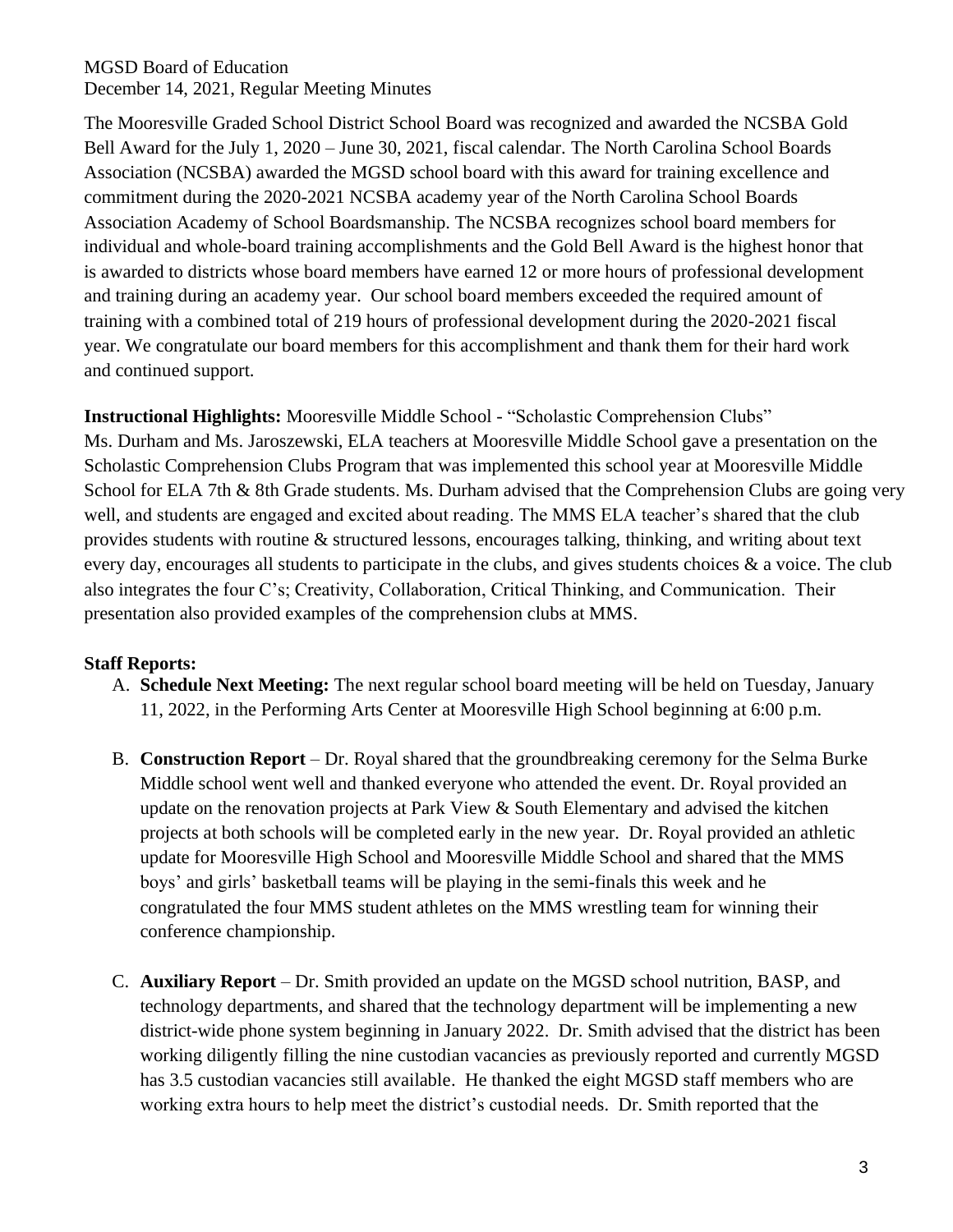transportation department continues to be the district's biggest area of need and concern, he provided the MGSD transportation data, and explained how MGSD is handling the bus driver shortages and challenges thereof. Dr. Smith reported that MGSD currently has nine bus driver vacancies and shared discussions are underway regarding the district's bus driver salaries. He thanked the office staff at the transportation department and other eligible MGSD staff members for their willingness to drive school buses to help meet the district's transportation needs.

- D. **Instructional Report**  Dr. Pratt provided an instructional update for the K-6 grade levels, advised that students are continuing to be engaged, and thanked the Executive Team and School Board members for recently providing teachers with classroom coverage allowing them with the needed time and coverage to complete student assessments. Dr. Pratt provided an update on the Dual Immersion Programs at the Elementary Schools, shared some of the activities and Instruction being provided, and shared that plans are underway for the implementation of adding second grade classes to the MGSD Dual Immersion program for the 2022-2023 school year. Interviews are currently underway for additional Spanish speaking Dual Immersion teachers. Dr. Pratt gave an update on the MGSD 2022-2025 AIG Plans, shared an AIG committee made up of AIG teachers, administrators, and parents has been developed to assist in building the plans. Also, per the state's recommendation, teacher survey feedback is also being utilized to assist in developing the 2022- 2025 AIG Plans. The AIG Plans will be presented to the board for approval in the coming months and will be submitted to the North Carolina Department of Public Instruction (DPI) by July 15, 2022. Dr. Black provided an updated secondary grade level instructional update, advised the ACT work keys exams at MHS went well, over 95% of seniors have been tested, and are now complete. Dr. Black reported final exams at Mooresville High School are wrapping up and students will begin the second semester of the 2021-2022 school year on January 5, 2022. Finally, Dr. Black advised the MHS senior capstone projects were conducted virtually and although some students experienced some technical difficulties, overall, the presentations went well. Dr. Black thanked all of the staff, community, and board members for their participation in judging the student's projects.
- E. **Student Services Report**  Dr. Albert provided an EC update, shared that the district is currently serving 796 students with disabilities and advised that the EC child count will provide Federal funds for next school year. She advised that the ESL team is planning a second ESL parent night and are refining the ESL website in order to provide families with ESL resources and contact information. Dr. Albert provided a student's services update and advised that the district-wide school counselors have made over 150 home visits this school year and have been busy providing student referrals for; food, energy, shoes, and outside counseling programs. She advised counselors are also coordinating clubs and school based mental health services at each of their schools and partnering with many outside community agencies that includes: Rainbow Kidz - a grief support group that is currently serving 36 students at MGSD; and Lifestance (Formerly Integrated Wellness) who has been providing in-school mental health services as well as out of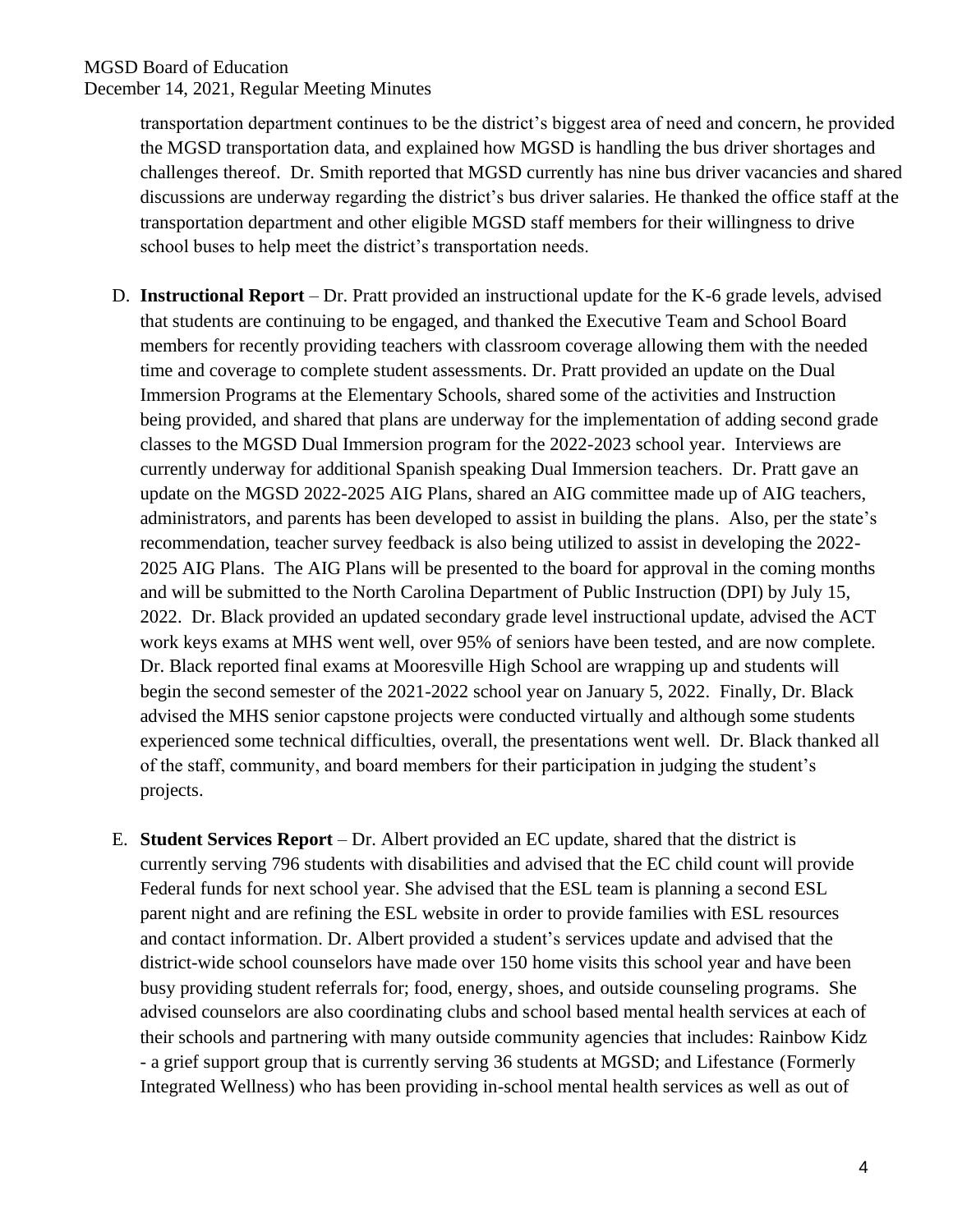school services for our students for the past 6+ years. Lifestance currently serves over 150 MGSD students.

- F. **Business Services Report** Mrs. Davis shared that the district payroll team has been busy implementing the \$3,000 board approved staff bonuses that will be included in the December paychecks for all eligible MGSD employees. Mrs. Davis gave a special thank you to the Human Resource staff for ensuring that all new employees receive the new hire bonus incentive. She reported that the NC Governor recently signed into law the new state budget for the 2021-2022 school year and provided highlights of the budget that includes; increases for all employees this year and the next, additional supplement for school psychologists, speech pathologists, audiologists and school counselors, and bonus opportunities for all school system employees.
- G. **Human Resources Report**  Dr. Medlock thanked the board members & Dr. Mauney for recently approving the \$3,000 bonus for all eligible MGSD employees and bonus incentives for new hires. She advised that since the bonus announcement, the district has hired 31 new staff members. Dr. Medlock shared that the 2020-2021 MGSD Beginning Teacher Support Program state audit that was held on December 2, 2021, went well and MGSD was rated accomplished and distinguished in most categories on the monitoring instrument. She thanked all of the MGSD Mentors, Beginning Teachers, School Administrators, Support Staff and Mrs. Tonya Neill, HR/Licensing Specialist for a successful state monitoring visit. Dr. Medlock provided an update on the MGSD Principal Fellow Selection Process for the next cohort of the UNC-Charlotte Principal Fellows Program and thanked all of the MGSD Principals who nominated at least one of their licensed staff members. Interviews will be scheduled after the winter break as part of the final steps to the Fellows Program selection process. Finally, Dr. Medlock presented the 2021- 2022 Staff COVID-19 Reports since our last board meeting on November 9, 2021; A total of **44** COVID-19 Staff Reports have been made bringing the total number of COVID-19 Staff Reports to **269**. Out of the **44** new COVID-19 reports, **26** of those reports are staff who were exposed to someone who tested positive. Out of the **44** new COVID reports, **13** staff members tested positive. A total of **29** staff members have had to quarantine since November 9, 2021. Out of the **44** new COVID reports, a total of **27** staff members provided their vaccination status with **17** of the **27** being fully vaccinated. (approx. 2% of total staff).
- H. **Public Communication Report** Mrs. McLean reported that due to Mooresville High School recently reaching the 1-percent threshold of its population testing positive for COVID-19, effective December 7, 2021, the district returned to requiring face masks at the secondary grade levels.Mrs. McLean provided the board with the following updated COVID-19 district data and breakdown of the quarantine data at each school as of today, December 14, 2021: **3** staff members were quarantined due to Close Contact or for testing Positive for COVID-19. **3** staff members were exempt from being quarantined due to their vaccination status. **180 Active Quarantines due to being COVID-19 Positive or a Close Contact: 149 Quarantined due to Close Contact; (community 47, school**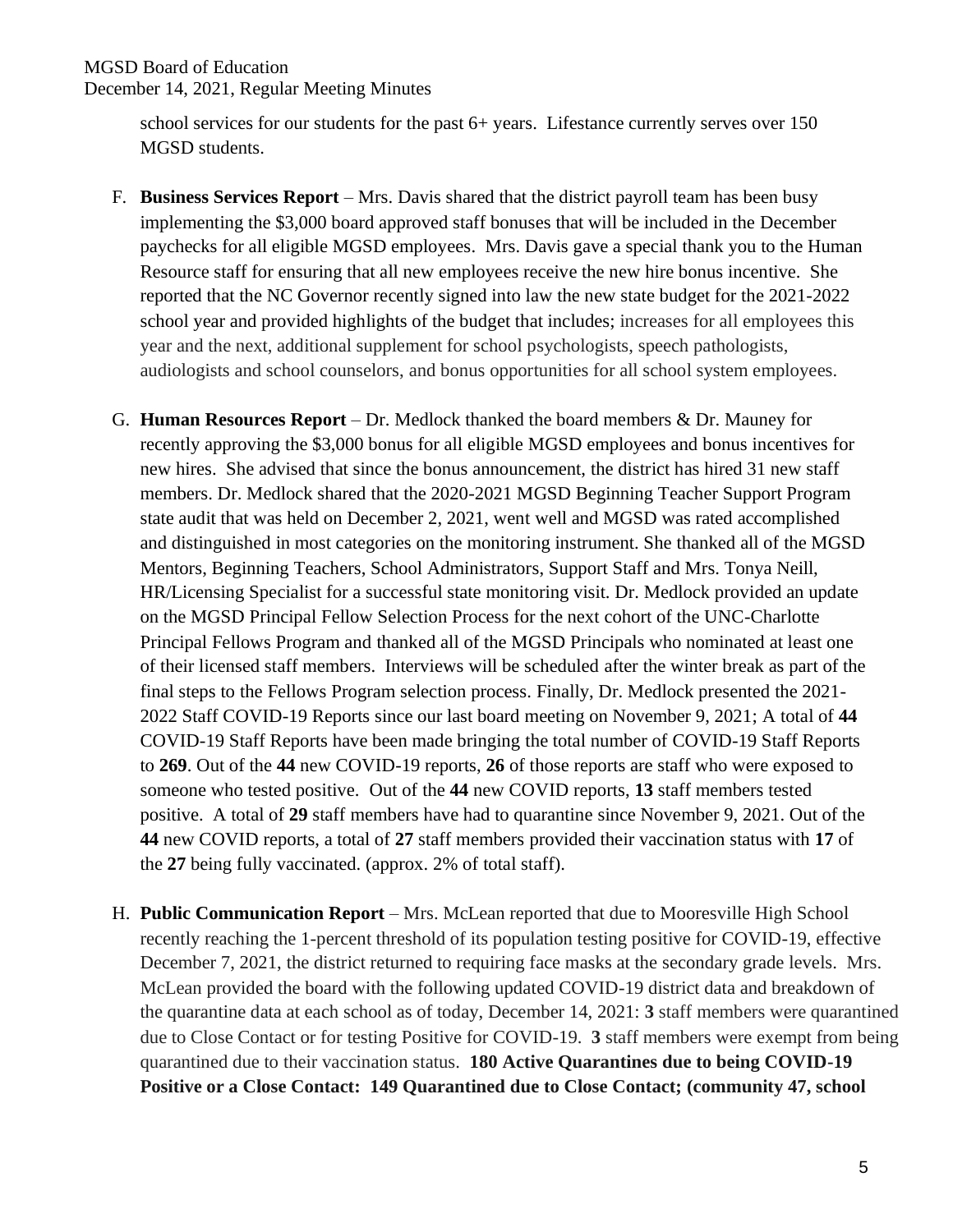**102); 31 COVID positive individuals; (community 28, secondary grade level schools, 3); 84 Close Contacts exempt from Quarantine; 17 due to masking, 62 due to being fully vaccinated, & 5 due to previous positive status in the past 90 days.** Iredell County is currently still in the RED - High Community Transmission category (298 per 100K case rate - 11.7 % Positive Tests). **Total quarantine data by school: PVES - 19; RRES - 6; South - 8; EMIS - 24; MIS - 13; MMS - 77; NF Woods - 1; MHS - 31.** Mrs. Mclean reported that following the Thanksgiving break, MGSD nurses began offering covid-19 testing to staff members, over 100 covid-19 tests were conducted in a two-week period, and over sixty of those tests were given to the staff at MHS. She advised that the Selma Burke Middle School website is now up and running, MGSD recently provided families with updated inclement weather information, and she recommended that all families verify that their contact information is up to date at their schools and in ParentSquare.

- I. **Superintendent's Report**  Dr. Mauney reflected on how quickly we have reached the mid-point of the 2021-2022 school year and reflected on the school's first semester. Dr. Mauney wished students, staff, and the community a wonderful holiday season filled with rest, peace, and quality time with loved ones.
- J. **Board Events and Announcements:** The Board reviewed the upcoming events as listed on the calendars included in their December board packet.

**Presentation of MTSS Overview:** Dr. Sandra Albert, Chief Student Services Officer, Instructional Coaches, and school staff presented and provided an overview of the district's (MTSS) Multi-Tiered System of Support and shared how MTSS is being utilized at the schools to promote student growth. MTSS is an instructional framework that includes universal screening of all students, multiple tiers of instruction and support services, and an integrated data collection and assessment system to help make informed decisions about instruction. MTSS provides students with evidence-based instructional support in academics, attendance, behavior, and social-emotional practices based on the student's needs through instruction, curriculum, and the environment. The multiple tiers of instruction and layers of support provided through MTSS includes; Tier 1/Differentiated Core; Tier II/Supplemental Support; and Tier III/Intensive Intervention. The MGSD instructional coaches and school staff members provided a walkthrough of the MTSS for students in the K-6, 7-8, and 9-12 grade levels, and discussed the various programs and curriculums being utilized at the schools and at each of the MTSS tiers. They also advised the various ways teachers are communicating the student's progress with parents.

**Approval of Proposed 2021-2022 Budget:** Mrs. Davis presented and provided highlights of the proposed 2021-2022 budget for fiscal year July 1, 2021 - June 30, 2022. The proposed budget includes the State Public School Fund, Local Current Expense Fund, Other Current Expense Fund, Federal Program Fund, Capital Outlay Fund, Child Nutrition Fund, and the Before and After School Program Fund. Mrs. Davis advised that the proposed 2021-2022 budget reflects a staff salary increase and provided the board with information regarding federal funding allocations and explained how some of the federal funds are utilized in the district.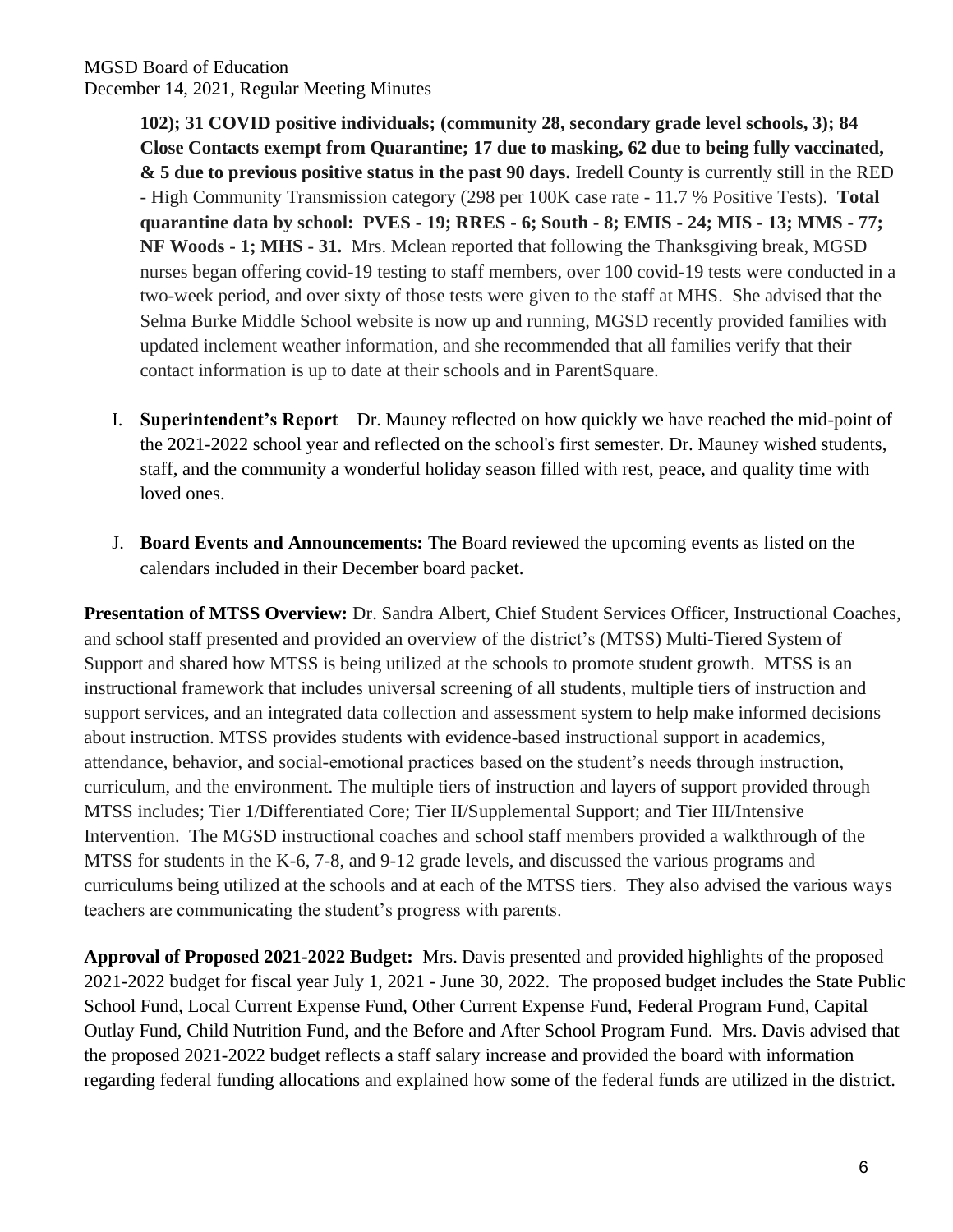## **On a motion by Mr. Whitfield, seconded by Dr. Marsh, the board voted unanimously to approve the proposed 2021-2022 budget as presented.**

**Approval of Board Policy: Student Searches - 4342:** Dr. Mauney presented & requested approval of the revised MGSD Board Policy: Student Searches - 4342. The board policy has been slightly revised to allow for random suspicion less searches using metal detection devices at any time that students, staff, or visitors are on campus. **On a motion by Mrs. Pennell, seconded by Dr. Marsh, the board voted unanimously to approve the Board Policy: Student Searches - 4342 as presented.** 

**Public Comments:** Mr. Kevin Donaldson, Board Attorney, provided the MGSD public comment guidelines and rules, and introduced each of the following 4 individuals listed on the public comment sign-up sheet. *Barbara Johnson, 308 Alexander Street, Mooresville, NC; Brian D'Amico, 117 Snow Fountain Lane, Mooresville, NC; Allen Richter, 913 Fieldstone Rd, Mooresville, NC; Monica Donaldson, 137 Stallings Mill Drive, Mooresville, NC.*

**Approval of Board Policy: Face Coverings - 4231/5021/7263:** Dr. Mauney presented and requested board approval of Board Policy: Face Coverings - 4231/5021/7263. In accordance with the requirements in Senate Bill 654, school boards must approve a face covering policy each month for the remainder of the 2021-2022 school year. Dr. Mauney made his face covering policy recommendation and requested board approval for the following: (a) Follow its current face covering policy that was approved at the November board meeting and until the end of this week on December 17, 2021; face coverings required for K-6 grade levels and face coverings optional for 7-12 grade levels, unless a school reaches a threshold of 1-percent of its population testing positive. (b) Require face coverings for all K-12 grade levels beginning on January 5, 2022, until the next board meeting on January 11, 2021, when the board can review the MGSD Covid data and determine if MGSD moves to masks being optional for all K-12 grade levels, and with the 1% threshold remaining in place at each school. Dr. Mauney explained that his recommendation is due to the recent increase in Covid data at MHS which caused many students to quarantine and miss taking their final exams and Iredell County being categorized as a "Red" County under the CDC County Transmission Map Classification system. Dr. Mauney's recommendation did not get a second motion for approval, therefore the board chair, Mr. Hyatt requested a motion from the board to recommend and approve a face covering policy for the next month and until the next board meeting on January 11, 2021. Mrs. Pennell presented her face covering policy recommendation and provided the first motion for approval. **On a motion by Mrs. Pennell, seconded by Dr. Marsh, the board voted 4-1 to approve the MGSD Board Policy: Face Coverings - 4231/5021/7263 as follows: Effective December 15, 2021, face coverings are optional for all students and staff in in the K-12 grade levels, unless a school reaches a threshold of 1-percent of its population testing positive and until the next board meeting on January 11, 2022, when the board will review the MGSD Covid data. Due to federal orders, face coverings will continue to be required on all school buses.**

Mr. Hyatt, under G.S. §143-318.11 (a)(6) & (a)(3), announced the board would go into a closed session to review personnel and consult with the board attorney. **On a motion by Mr. Whitfield, seconded by Mr. Brawley, the board voted unanimously to go into closed session.**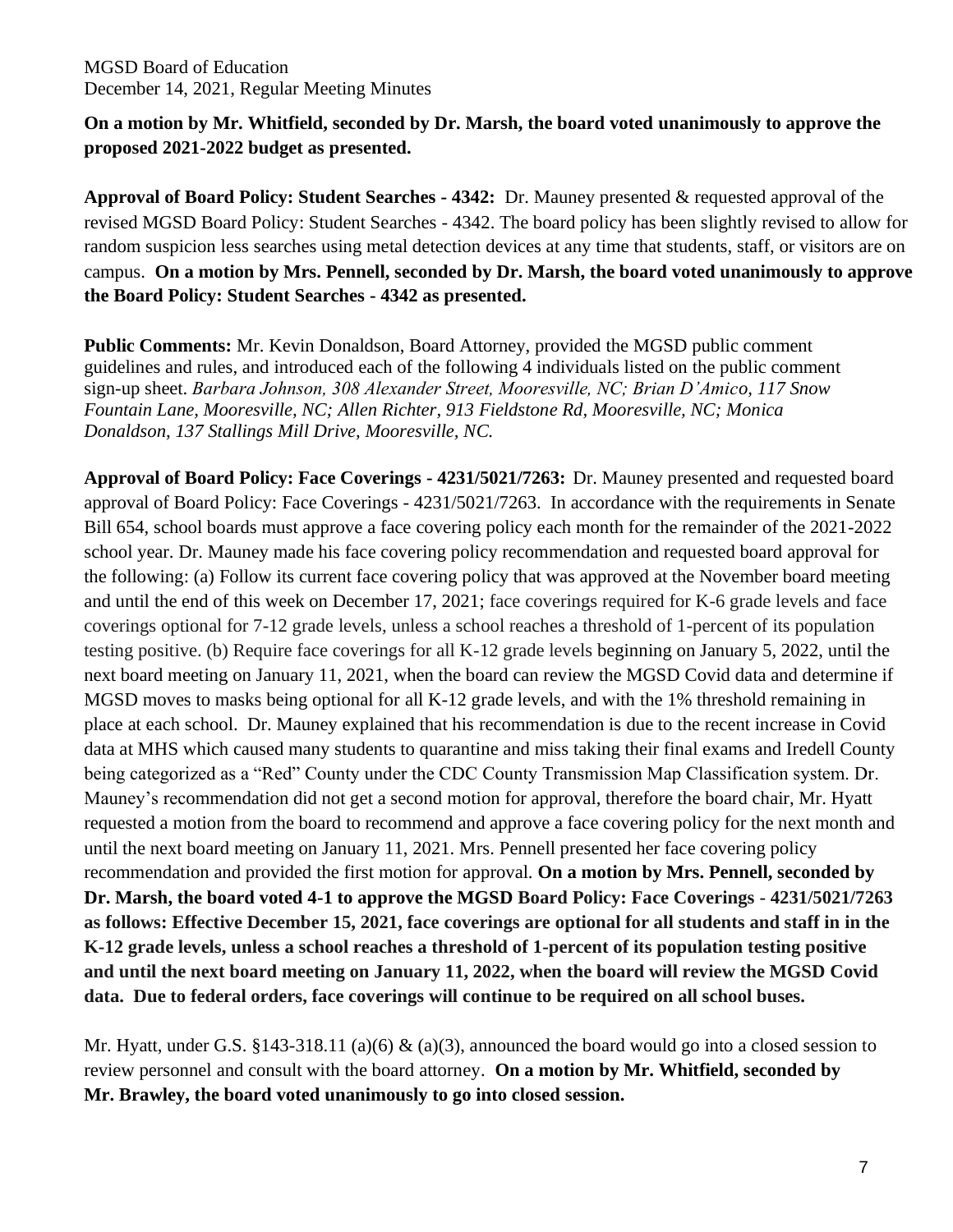**On a motion by Mrs. Pennell, seconded by Mr. Whitfield, the board voted unanimously to adjourn from the closed session.**

**On a motion by Mr. Whitfield, seconded by Mr. Brawley, the board 4-1 to approve the December personnel list as recommended by the Superintendent.**

### **New Employees:**

Erik Barton, Assistant Principal, MIS, 12/13/2021 Keri-Sue Bonnaci, Interim 5th Grade Math Teacher, EMIS, 12/13/2021 Taylor Faulkner, 8th Grade Math Teacher, MMS, 12/09/2021 Rebecca McElfresh, 4th Grade Teacher, EMIS, 11/29/2021 Mark Blythe, Custodian, MHS, 11/29/2021 Meghan Connelly Substitute School Nutrition 11/10/2021 Keona Foye, Teacher Assistant/Substitute Bus Driver PVES 12/14/2021 Michael Goins Technology Assistant MIS 11/29/2021 Christine Ingram EC Teacher Assistant RRES 12/06/2021 Patrick Leak Custodian PVES 12/13/2021Transferred from Temporary Custodian at PVES Robert Rexrode, Teacher Assistant/Bus Driver SES 11/29/2021 Angel Rivera Help Desk Technician MHS 12/14/2021

#### **Promotions/Changes:**

Kelly Hagedorn Math Teacher MHS 12/09/2021Transferred from Substitute Teacher Megan Stark EC Teacher MHS 12/14/2021Transferred from Substitute Teacher Angela Alexander Dedicated Substitute Teacher MHS 11/29/2021, Transferred from Substitute Teacher for MGSD Bernetta Berryman, Permanent Part Time Bus Driver, Transportation 12/14/2021, Transferred from Substitute Bus Driver Heather Durkee, Dedicated Substitute Teacher, MMS, 11/18/2021, Transferred from Substitute Teacher for **MGSD** Oyima Ellis, Permanent Part Time Bus Monitor, Transportation, 12/14/2021, Transferred from Substitute Bus Monitor Jocelyn Guzman, Dedicated Substitute Teacher, PVES/RRES/SES, 12/03/2021, Transferred from Substitute Teacher for MGSD Terry Gwyn, Permanent Part Time Bus Monitor, Transportation, 12/14/2021, Transferred from Substitute Bus Monitor Kesha Hesse, Dedicated Substitute Teacher, MHS, 12/07/2021, Transferred from Substitute Teacher for MGSD Carrie Knox, Substitute Teacher, 12/10/2021, Additional Assignment: Rocky River BASP Employee Cynthia Knox, Permanent Part Time Bus Driver, Transportation, 12/14/2021, Transferred from Substitute Bus Driver Angela Mead, School Nutrition Floater, School Nutrition, 11/16/2021, Transferred from School Nutrition Substitute Lynn Miller, Permanent Part Time Bus Monitor, Transportation, 12/14/2021, Transferred from Substitute Bus Monitor Kristin Morgan, Dedicated Substitute Teacher EMIS/MIS, 12/06/2021, Transferred from Substitute Teacher